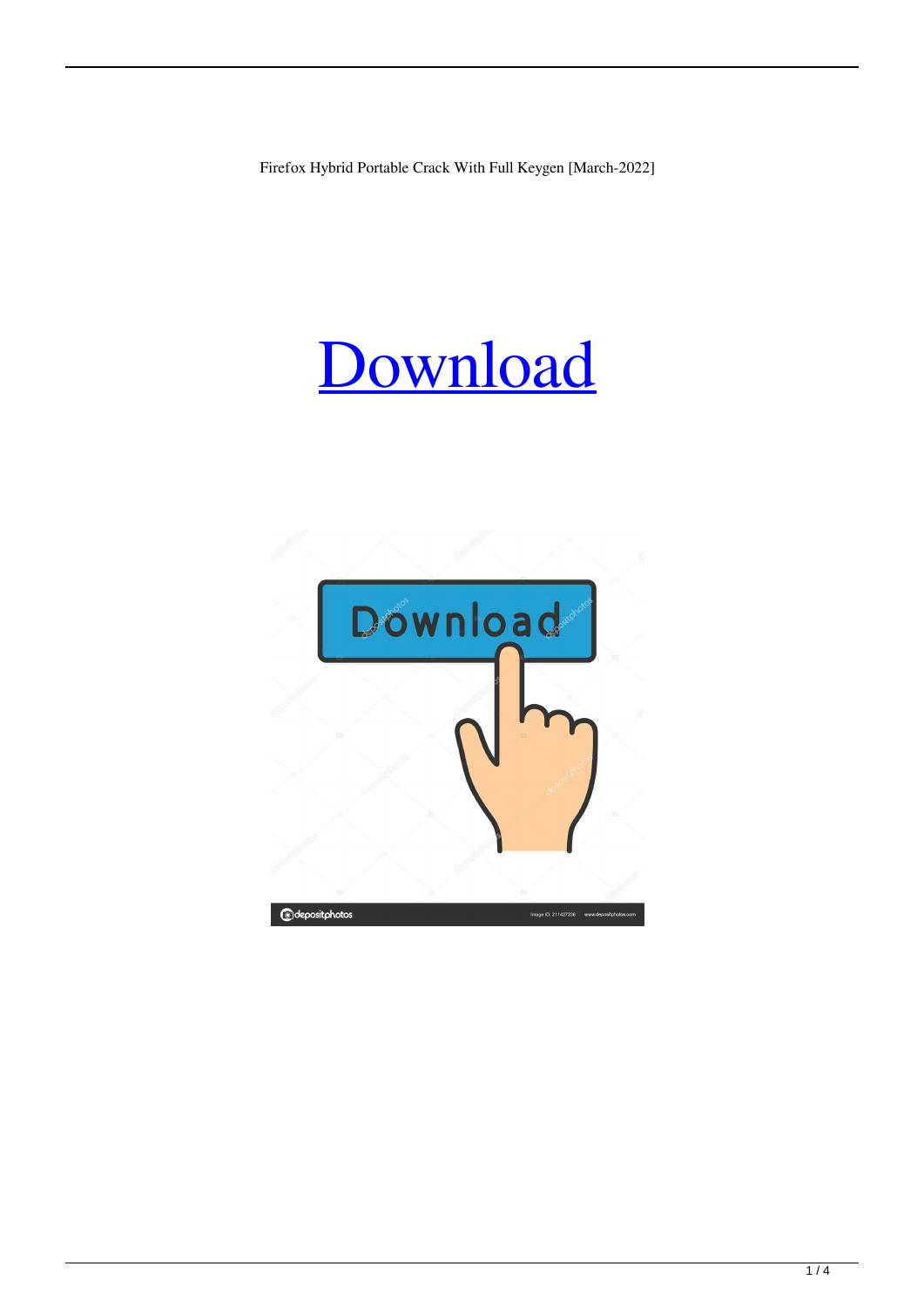## **Firefox Hybrid Portable Crack + Torrent (Activation Code) For Windows**

Firefox Hybrid Portable Full Crack is the easiest and simplest Firefox hybrid. The hybrid provides you with four profiles, which are Safe, Hybrid, Classic and Home, all of them being easily accessible. The Safe profile hides your IP address and agents. The Classic profile offers you a low resource version of the original Firefox application. The Home profile allows you to block annoying ads and banners. The Hybrid profile is a great and amazing hybrid application for Firefox. Please make sure that you have turned on the option to skip the intro to improve the speed of Firefox Hybrid Portable. Instructions: 1) You have to download and install Firefox. 2) Now download Firefox Hybrid Portable. 3) Run the installer and follow the instructions. 4) You have to restart the browser to start using the program. Does anyone out there like to have multiple browser profiles/instances of the browser? How can you get the browser to start up with each profile in place so that you can easily launch each one as you please, with specific settings, etc.? So far, I have tried 2 ways to do this, the first way I tried to do this was just to open up each of the profiles in the browser (of course, this can only be done if you already have all your profiles installed in the default location and it's not working for you), the other way I tried to do it is to make a shortcut to each profile, and have the shortcut each open each of the profiles, but that would work (for the most part) for about 5 minutes and then the browser would just reload. Can anyone offer me some help? I have a quick question for anyone who can answer it. So, I am using an add-on called speed dial. It's basically a program that adds some of your favorite sites to the speed dial list. Well, it seems to not want to work with me. It works when I use it in IE, but not when I use it in Firefox. Does anyone know why it won't work with Firefox? I have searched on the Internet to see if anyone has had a problem with this, but I have not found anyone who has. My work has changed our default browser to Firefox. We're switching to Windows 7 and I was just wondering how to "bridge" between my Firefox and the default (IE) on my desktop, because they don't really play nice together. Question: Do you have to close Firefox in order to play any games

### **Firefox Hybrid Portable Crack Free Download For Windows**

KEYMACRO KEYMACRO is an award-winning keylogger.KeyMACRO is the first keylogger that you can easily set up on any computer. WHY is KEYMACRO so special? - The first ever keylogger that you can easily set up. - Support for Windows 2000/XP/2003/Vista/7/8 and many other OSes. - You do not need to send any "infectious" files to your victim's computer. - The first keylogger that you can easily set up on any computer. - It is possible to start KEYMACRO while having no keylogging program running, thus remaining completely stealth. - You do not need to be root to start KEYMACRO. - You can start KEYMACRO with a simple DOS prompt. - You can view all KEYMACRO logfiles from any folder with a simple DOS prompt. - And much more... WHAT can you do with KEYMACRO? - You can view all keystrokes typed on any computer. - You can record all mouse movements, clicks and keystrokes. - You can view the time/date and computer name at which every keystroke or mouse movement was made. - You can view the Windows explorer, Internet Explorer, Netscape and Mozilla Firefox history. - You can view what websites the user was visiting with a special status bar. - You can write all keystrokes to a logfile. - You can create an unlimited number of new profiles. - You can log any kind of text. - You can make it easy to send a copy of the logfile to yourself (Dos prompt). - You can log files to stdout. - You can log files to a text file. - You can log files to a binary file. - You can log files to a text file with a dot as filename (only for Linux). - You can view ALL files (including hidden files). - You can view IP addresses of your victim and so on. - You can view full URLs and screen shots of visited websites. - You can view and edit the target registry. - You can kill the target task. - You can view all cookies, history, FTP and other FTP files and so on. - You can make it easy to install KEYMACRO on a computer that has no anti-virus program running. 77a5ca646e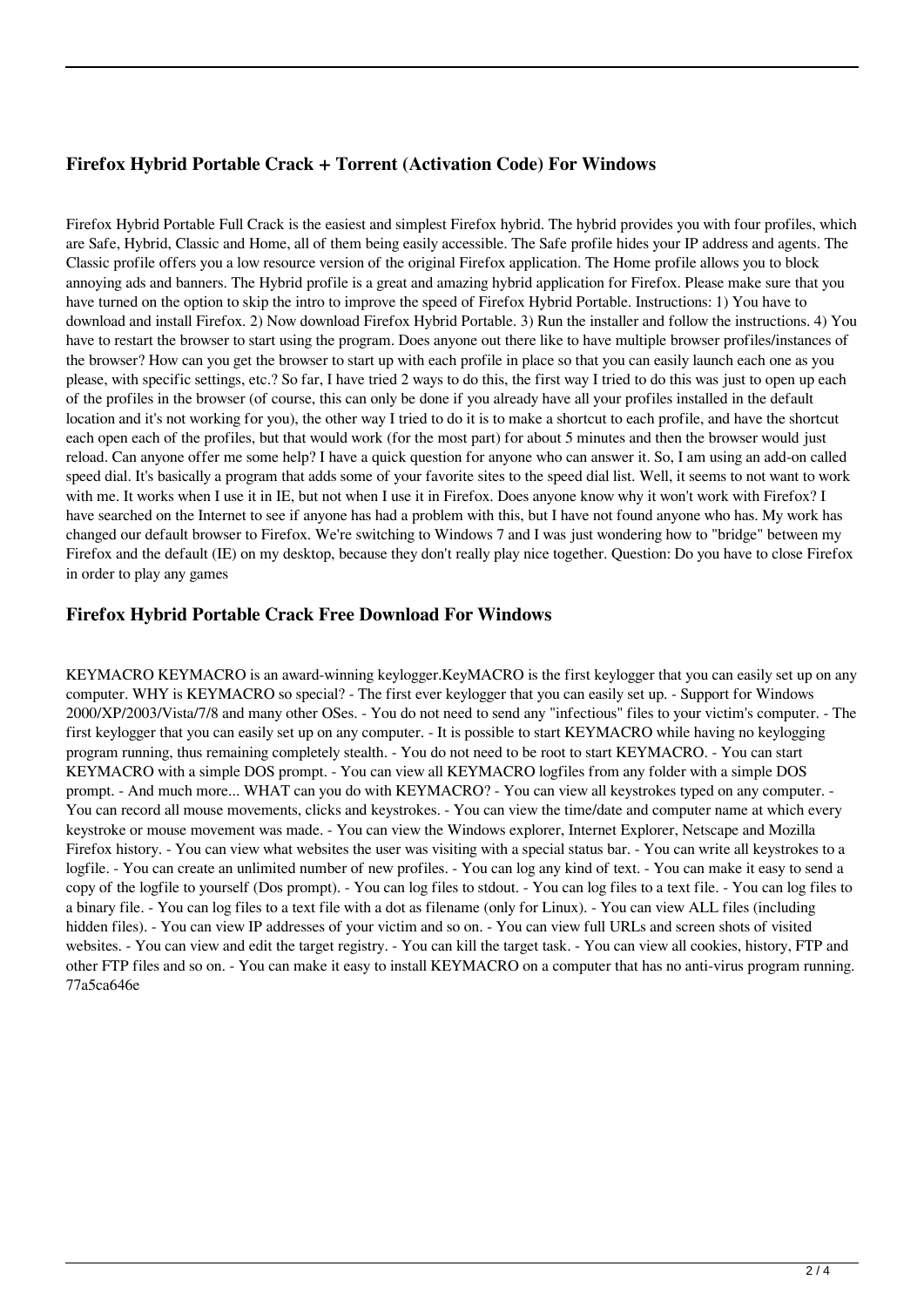### **Firefox Hybrid Portable For Windows**

This is a cross-platform tool that unites the power and benefits of the popular Mozilla Firefox web browser with the advantages of its lightweight and customizable Chromium engine, which offers users several options, including multiple profile management. As its name indicates, Firefox Hybrid Portable allows you to save your web pages for offline viewing, add bookmarks and search engines from the start and select your preferred options regarding the appearance of the browser window and the look of its interface. Moreover, it provides users with the ability to disable all or some of the web browser's characteristics, so they can choose to watch embedded videos, play audio and display inline ads on their browser, as well as detect cookies and run the privacy and security settings of the web browser. Finally, the program can open several instances of Mozilla Firefox, as well as load each of them with a different profile. This means that you can open different sites simultaneously with your favorite homepage and set the tabs for each of them differently. Moreover, you can run multiple web browsers at once by browsing the options and launching as many profiles as you wish. What's new in version 2.3.0.1: Fixed: The icon of WebTorrent does not display the proxy setting. Added: Updated Japanese Language Pack. Added: Improved the user interface of Twitter Account Setup. Improved: Displayed the corresponding error message for the error code when you use wget to access a certain web page. Improved: Updated WebTorrent 0.2.2 to 0.2.3. Improved: Updated Google Calendar 7.0 to 7.1. Fixed: Fixed a bug when you enable the use of your favorite web browser in browser options. Fixed: Several minor bugs. Improved: Improved the way in which we display web browser's main page. Fixed: Various minor bugs. Added: Updated Google Calendar 7.1 to 7.2. Improved: Improved the user interface of the Accessibility settings. Improved: Improved the user interface of options. Improved: Improved the overall user interface of the web browser. Disclaimers: All app prices are subject to change at any time. While we try to provide you with all the information, we cannot guarantee it, so check on the store before you buy. Category: Productivity Description Firefox Hybrid Portable is a suite that provides you with four of the most commonly used profiles on the well-known browser, instances that you

#### **What's New in the Firefox Hybrid Portable?**

Download Safe: Description: Download Home: Description: Download Classic: Description: Download Hybrid: Description: Download Normal: Description: Download Free: Description: Description: Description: Description: Description: Description: Description: Description: Description: Description: Description: Description: Description: Description: Description: Description: Description: Description: Description: Description: Description: Description: Description: Description: Description: Description: Description: Description: Description: Description: Description: Description: Description: Description: Description: Description: Description: Description: Description: Description: Description: Description: Description: Description: Description: Description: Description: Description: Description: Description: Description: Description: Description: Description: Description: Description: Description: Description: Description: Description: Description: Description: Description: Description: Description: Description: Description: Description: Description: Description: Description: Description: Description: Description: Description: Description: Description: Description: Description: Description: Description: Description: Description: Description: Description: Description: Description: Description: Description: Description: Description: Description: Description: Description: Description: Description: Description: Description: Description: Description: Description: Description: Description: Description: Description: Description: Description: Description: Description: Description: Description: Description: Description: Description: Description: Description: Description: Description: Description: Description: Description: Description: Description: Description: Description: Description: Description: Description: Description: Description: Description: Description: Description: Description: Description: Description: Description: Description: Description: Description: Description: Description: Description: Description: Description: Description: Description: Description: Description: Description: Description: Description: Description: Description: Description: Description: Description: Description: Description: Description: Description: Description: Description: Description: Description: Description: Description: Description: Description: Description: Description: Description: Description: Description: Description: Description: Description: Description: Description: Description: Description: Description: Description: Description: Description: Description: Description: